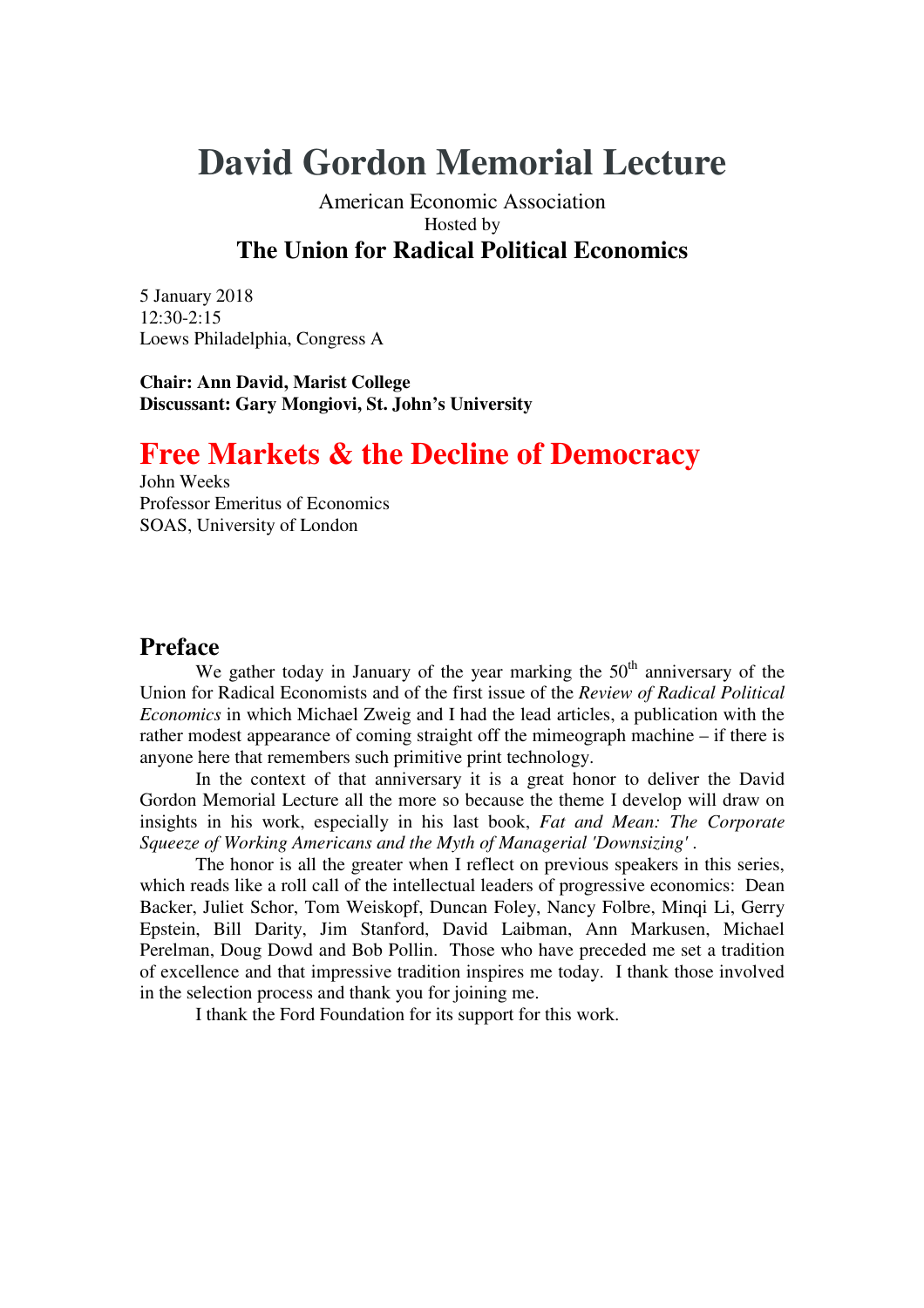## **Introduction: Neoliberal Authoritarianism**

 Well into the twenty-first century it is difficult to find a major country in which democratic institutions are not under stress, in many cases under aggressive attack. In the United States the government has fallen under the control of a profoundly anti-democratic regime. In Europe long-standing authoritarian tendencies have enjoyed a quantum leap under the neoliberal austerity regime fostered by the German government with the cover of the European Commission.

 The draconian austerity measures that were imposed on Greek citizens represent an obvious and shocking example of the mainstream authoritarian trend in Europe. Authoritarian movements and political parties hold power in Poland and Hungary. Successive elections in the last four months of 2017 brought a surge of farright movements: 1) neo-fascism in Germany that deepens the crisis of the centrist parties; 2) near elimination of the centre left and a hard-right government in Austria; 3) imposition of direct autocratic rule in Catalonia by the right wing Spanish government; and 4) the electoral triumph of a hard-right billionaire in the Czech Republic. Outside the EU the efforts of the government of Europe's most populous country, Russia, to undermine democracy domestically and in the rest of Europe are well-documented.

 The few developments supportive of democracy come in Spain where progressive and participatory Podemos is the second strongest political force; the shift of the British Labour Party to social democracy and the imminent possibility of an election victory. These sources of hope guide and inspire progressives in Europe, but have yet to move into government.

 Beyond North America and Europe no major country counters the authoritarian trend, not China, where the government oversees a transition from socialist to market authoritarianism. Superficial flowering of democratic participation in Brazil and India proved short-lived, with a rightwing semi-legal coup undermining representative institutions in the former, and the ruling government in India fostering ethnic-religious intolerance. In Viet Nam where I have worked for 25 years, an authoritarian government has completed the transition from central planning to a capitalism albeit slightly less repressive than in China. In the Philippines, its democratic institutions dubious in the past, now suffers under the most brutal regime in Asia.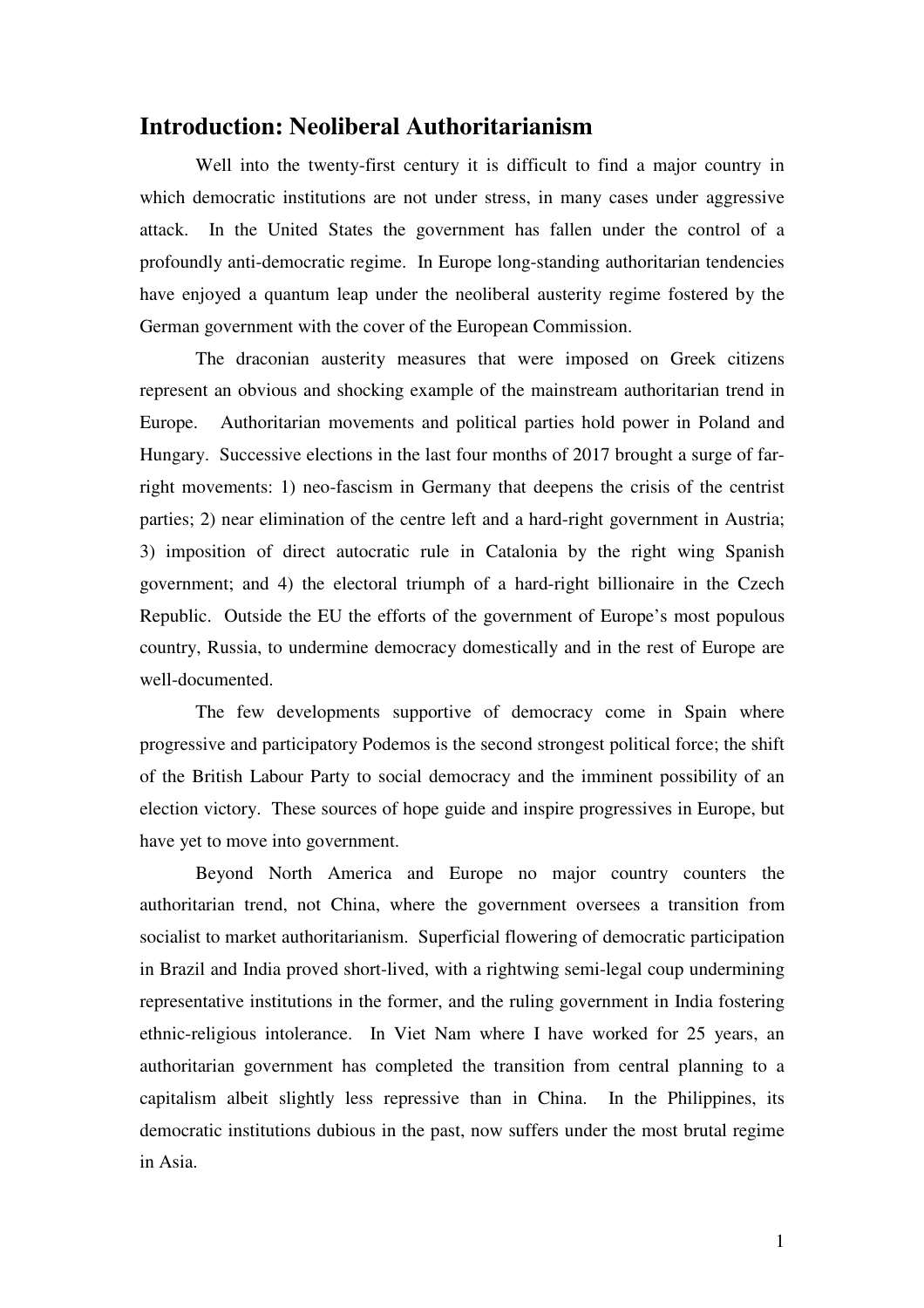What is its source of this near universal  $21<sup>st</sup>$  century tendency to authoritarianism? Inspection of an earlier period when authoritarianism thrived provides us insight.

 The end of WWI, now 100 years past, ushered in the rise of authoritarian regimes provoked by the excesses of capitalism. The Great War, as my parent's generation named it, was the most catastrophic conflict in human history. Ten years later came the most devastating economic crisis the world had known. The excesses of capitalism and the apparent incapacity of representative governments to contain those excesses induced many, especially in Europe, to dismiss "bourgeois democracy" as degenerate and dysfunctional. As the Great War ended, revolutionaries in Russia overthrew capitalism and pledged a governance system in the interests of the working-class and peasantry. The promise and hope for popular democracy went unfulfilled as the workers' state transformed into thinly disguised authoritarian rule.

 In Italy and Germany discrediting of "bourgeois democracy" led to unabashed dictatorships that celebrated their authoritarian nature. The regimes proved appallingly successful not only in crushing labor movements but also in rolling back the principles of the Enlightenment. Destruction of these savage regimes required a war even more catastrophic than the 1914-1918 conflict.

 In the wake of economic depression, fascism, war and consolidation of the Soviet Union whose military had borne the major burden of the war against fascism, there developed a near-consensus among mainstream political parties in the United States and Europe. Over thirty years of economic catastrophe, dictatorship and war demonstrated even to major elements of the capitalist class the need to manage capitalism. During its brief life this consensus maintained that stability and consolidation of capitalism required control mechanisms to prevent the excesses of the economic system, excesses generated by competition, what Marx called "the inner nature of capital".

 In the immediate aftermath of WWII this recognition of the excesses of capitalism appeared even in the foremost economic journal of the time, *The Economic Journal*. In 1947 the British economist K. W. Rothschild wrote an article that I hope is on the reading list of every progressive course in microeconomics,

…[W]hen we enter the field of rivalry between [corporate] giants, the traditional separation of the political from the economic can no longer be maintained… Fascism…has been largely brought into power by this very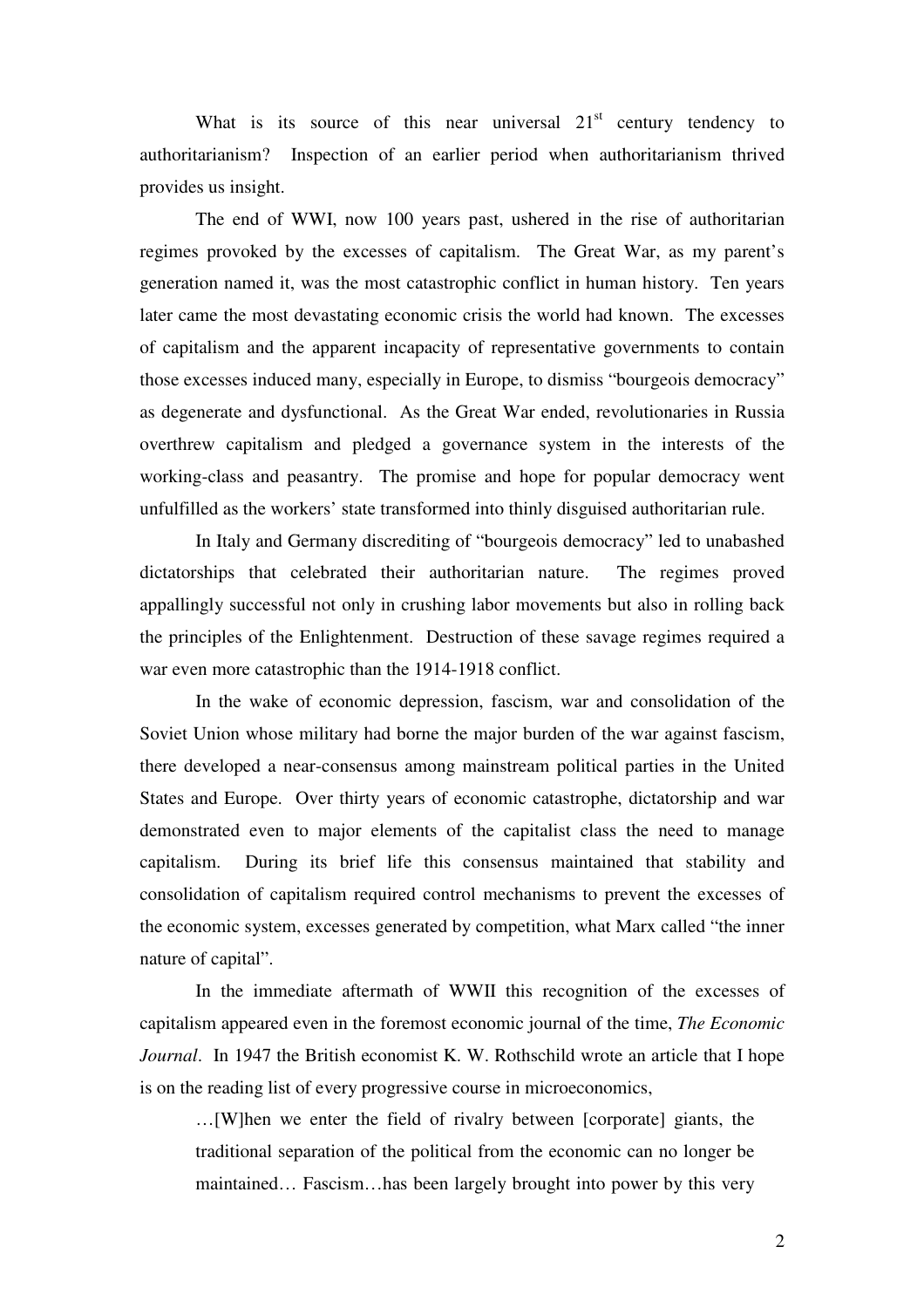struggle in an attempt of the most powerful oligopolists to strengthen, through political action, their position in the labour market and vis-à-vis their smaller competitors, and finally to strike out in order to change the world market situation in their favour...

...[A] theory of [competition] can be complete and relevant only if its framework includes all the main aspects of the struggle [by corporations] for security and position. Like price wars, open imperialist conflicts will not be the daily routine of the oligopolistic market. But, like price wars, their possibility and the preparation for them will be a constantly existing background…And the imperialistic aspects of modern wars or armed interventions must be seen as part of a dynamic market theory just as the more traditional 'economic' activities like cut-throat pricing…For there is no fundamental difference between the two.<sup>1</sup>

 The rise of financial capital, begun in the 1970s, has returned us to the capitalist authoritarianism that flourished in the 1920s and 1930s. As Rothschild argued 70 years ago, market competition is the source of authoritarian rule, and by its nature competition among oligopolies extends into social and political conflict. It is too narrow and insufficient analytically to treat competition – the movement of capital – as exclusively or even primarily an economic process.

 The current authoritarian tide in European and the United States comes from the excesses generated by capitalist competition, unleashed and justified now not by fascism but by neoliberalism. Neoliberalism pretentiously claims to be the guarantor of freedom – "free markets, free men" was the title of Milton Friedman's infamous lecture to London businessmen in 1974. Reality is quite the contrary. Neoliberal market re-regulation over the last thirty years has destroyed freedom.

 I am careful to use the term "re-regulation" not "de-regulation". During the New Deal period in the United States, and during the European post-war social democratic and Christian Democratic consensus, governments regulated capital in the specific sense of limiting its freedom of movement. Tariffs, non-tariff "barriers", limitations on conversion of national currencies and strict oversight of financial institutions limited the form and intensity of competition. The explicit purpose of

 $\overline{a}$ 

 $<sup>1</sup>$  Rothschild (1947), p. 319.</sup>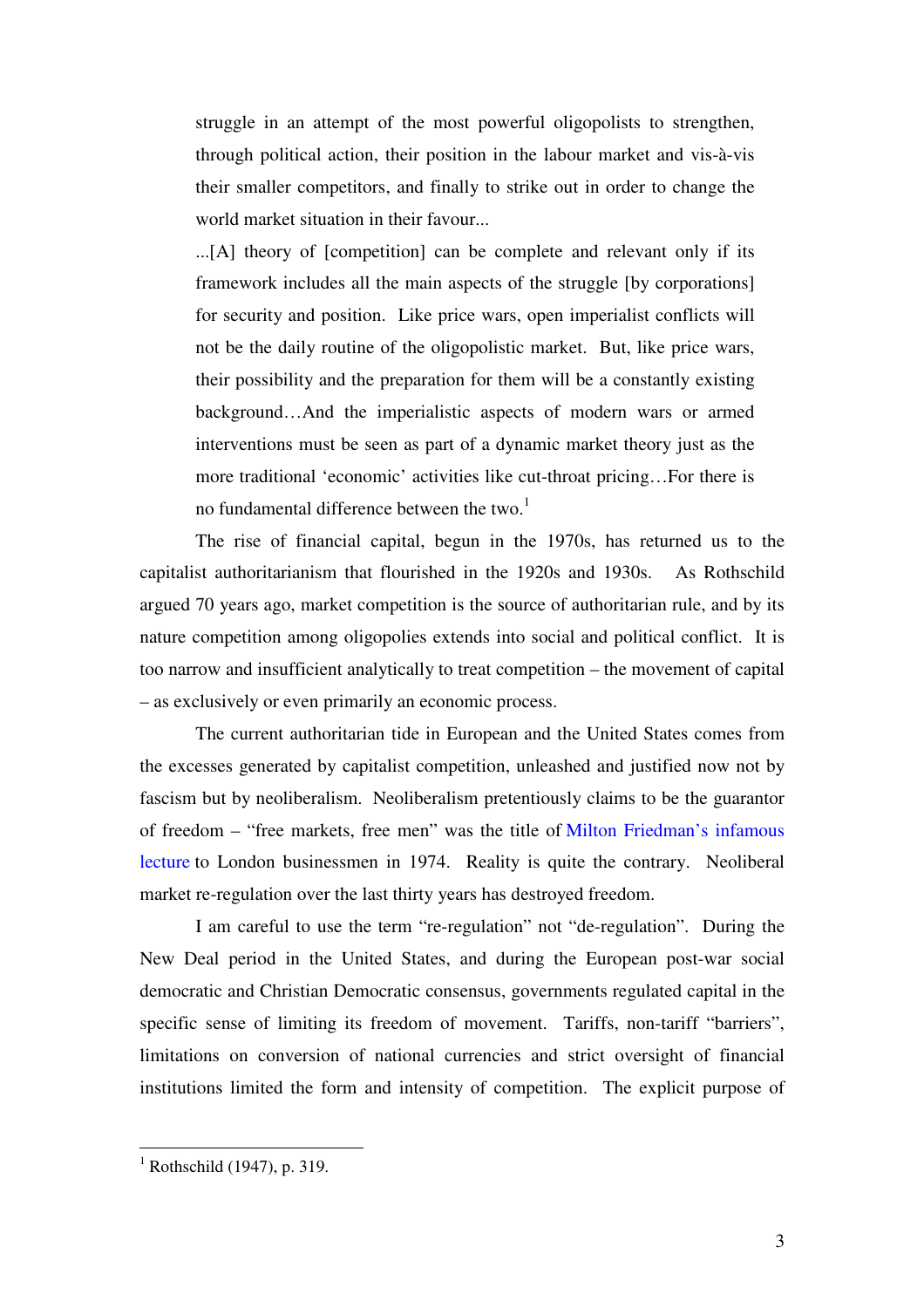these policies was to prevent the "free flow of goods", to restrict capital's crossborder mobility, and narrowly contain financial speculation (Keynes 1933).

 The neoliberal re-regulation is not the reverse of that process. The neoliberals do not stop at eliminating competition-restricting regulations. Neoliberal reregulation replaces them with different legal rules, ones that actively facilitate the collective power of capital and undermine the collective power of labor. Neoliberal re-regulation is not the negation of restrictions on capital. Rather, it is the implementation of active policies to limit the scope for governments to act and intervene in economic, social and political spheres.

 The result is not "small government'. The central purpose of the neoliberal reregulation is to remove economic policy from control representative democracy, which requires not only explicitly economic re-regulation but also social and political re-regulation. Perhaps the clearest example of enforcing limits on representative government is the right-wing German economic ideology "ordoliberalism". The term combines two words, "order" and "liberalism". This is not a philosophy of deregulation; rather it is a philosophy of restricted democracy that advocates strict rules – "order" – to limit governments from enacting legislation that deviates from neoclassical principles.

 Its combination of neoclassical economics and emphasis on the state establishing rules to enforce that ideology yield an explicitly anti-democratic system of governance, now deeply embedded in the two major treaties that serve as the constitution of the European Union. The current German government has spent over a decade successfully forcing other EU governments to legislate limits on their legal scope to design and implement economic policy. An example of the ordoliberalism approach in the United States is the legislation setting the public debt ceiling and central bank inflation targeting.

 The most odious re-regulation in the interests of capital has been legal measures to weaken trade unions and other popular organizations and movements. Central to that weakening has been the consolidation of financial capital's control of the media, itself facilitated by legal changes. This control of the means of communication is central to the re-regulation process that liberates capital. Media control facilitates the propaganda to minimize and deflect criticism, even recognition, of the criminal excesses of capitalism.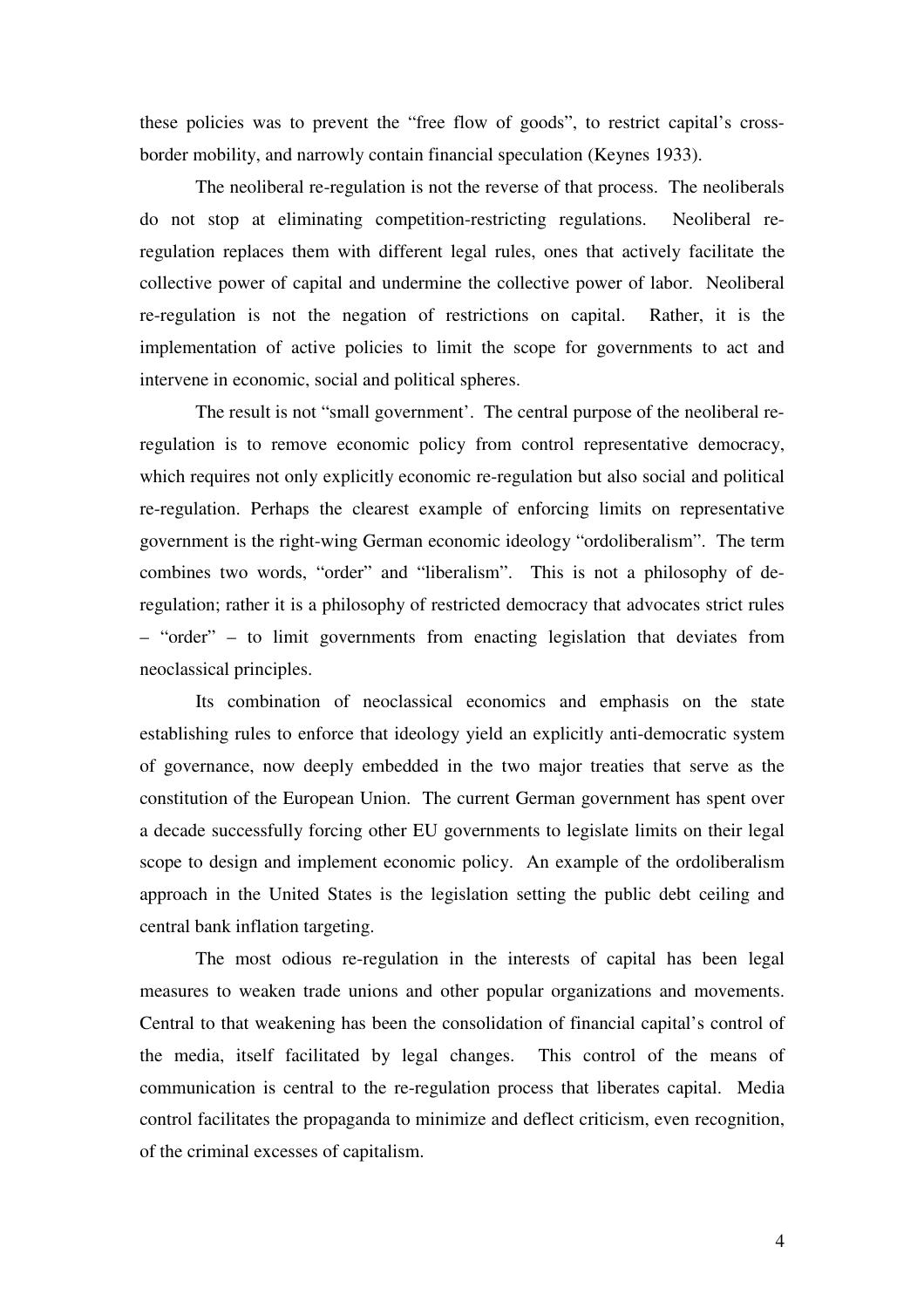The imposing of legal and extra-legal limits to personal freedom in the neoliberal era derives both ideologically and in practice from the dogma of market freedom. Adam Smith's ahistoric view that markets arise as a "consequence of a certain propensity in human nature...to truck, barter, and exchange one thing for another" could not be further from the reality of capitalism. So-called free markets must be enforced, enforcement achieved by the re-regulation of capital. Over the last forty years this re-regulation involved through a decommissioning of representative government while maintaining it as a rhetorical facade.

 The active regulation of market processes in the United States in the 1930s and Western Europe after WWII suppressed the authoritarian tendency inherent in capitalism. The re-regulation of capital, especially financial capital that began in the 1970s, unleashed that authoritarianism. The emergence of finance capital, so-called financialization, brings to full expression the anti-democratic nature of market processes.

At the outset of the  $21<sup>st</sup>$  century the great oligopolies and powerful industrial corporations about which Rothschild wrote no longer drive the destructive force of capitalist competition. Finance capital not the huge industrial predators of the  $20<sup>th</sup>$ century drive competition in this the globalized  $21<sup>st</sup>$  century. The hegemony of finance capital brings forth overt authoritarian political dictatorship undisguised by democratic trappings.

## **Capitalist Competition & Dictatorship**

 Before proceeding I clarify a few terms. I employ the word "era", as in the "era of industrial capital" to mean nothing more than a period of time, not carrying the analytical baggage of "phases" or "stages". I use the term "industrial capital" to refer to capitalist enterprises that produce objects and services through the application of labor to means of production with the purpose of selling them. The word "commodity" refers to both produced objects and services.

 Out of habit at points I refer to these as "goods and services", though many embody no goodness. Services include transport, education and health care, among others. Finally, "financial capital" refers to capitalist enterprises whose reproduction involves the conversion of money into more money without to any substantial extent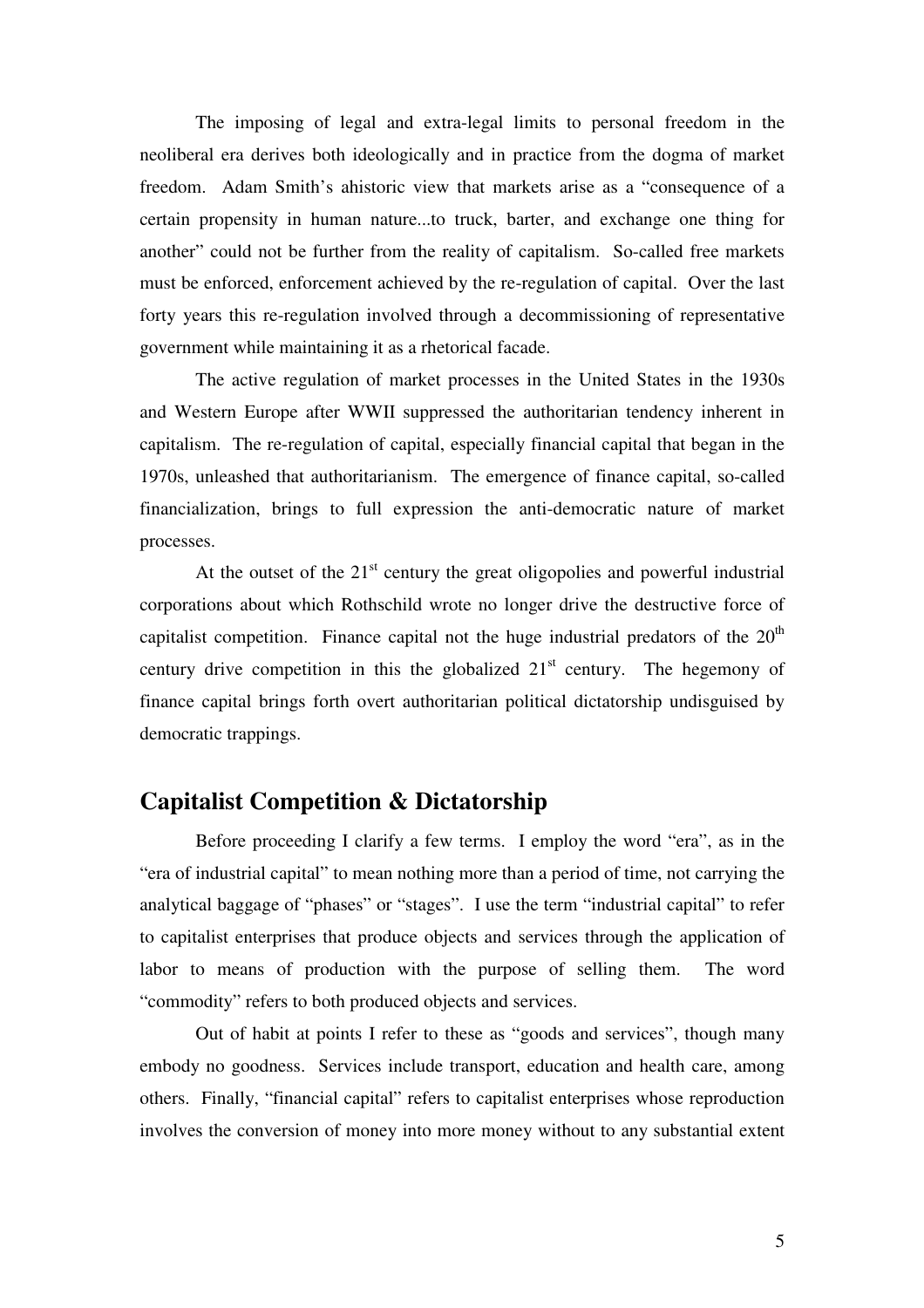producing objects or services for the purpose of selling them. With these terms clarified I can proceed.

 Finance capital differs from industrial capital in its manner of reproduction. Industrial capital generates commodities, both physical objects and services through the combination of material inputs and labor. Competition among industrial capitalist producers occurs in part through productivity change, "the cheapening of commodities" as Marx described it. While the cheapening of commodities is central to competition among industrial capitalists, it should not be analyzed separately from the broader competitive conflict.

 The broader conflict includes intervention of governments in support of capital and the implicit or explicit support of governments for the direct application of violence by capital against labor. I do not mean to imply that corporations remain national. Whatever their nominal registration or geographic location, large corporations in the competitive conflict use governments to enhance their position with similar vigor and frequency as they use measures to lower the monetary cost of the commodities they generate. A major form of government intervention in class struggle is its role in the competitive conflict.

 Therefore, we should not think of the competitive struggle as primarily an economic process with occasional intrusion by government; rather, it is a conflict in which economic and political factors are integrated. For example, much of the negotiations in the European Union over the so-called deepening of economic integration involve large corporations using governments to achieve competitive advantage, with German governments over the last three decades perhaps the most skilled at this process.

 Productivity increases can serve as a major, even primary instrument to enhance the competitive position of industrial capital. This is not the case for financial capital, whose reproduction does not require production of either material objects or services that require monetization. As for the classic rentier, financial value added accrues as an extraction from the value added generated in production of commodities. In essence it functions as a private sector tax on the production of commodities, both "goods" and services.

 In consequence, the enlistment of government intervention in the competitive conflict, always important for industrial capital, provides the only vehicle for financial capital. Unable to engage in the "civilized warfare of the cheapening of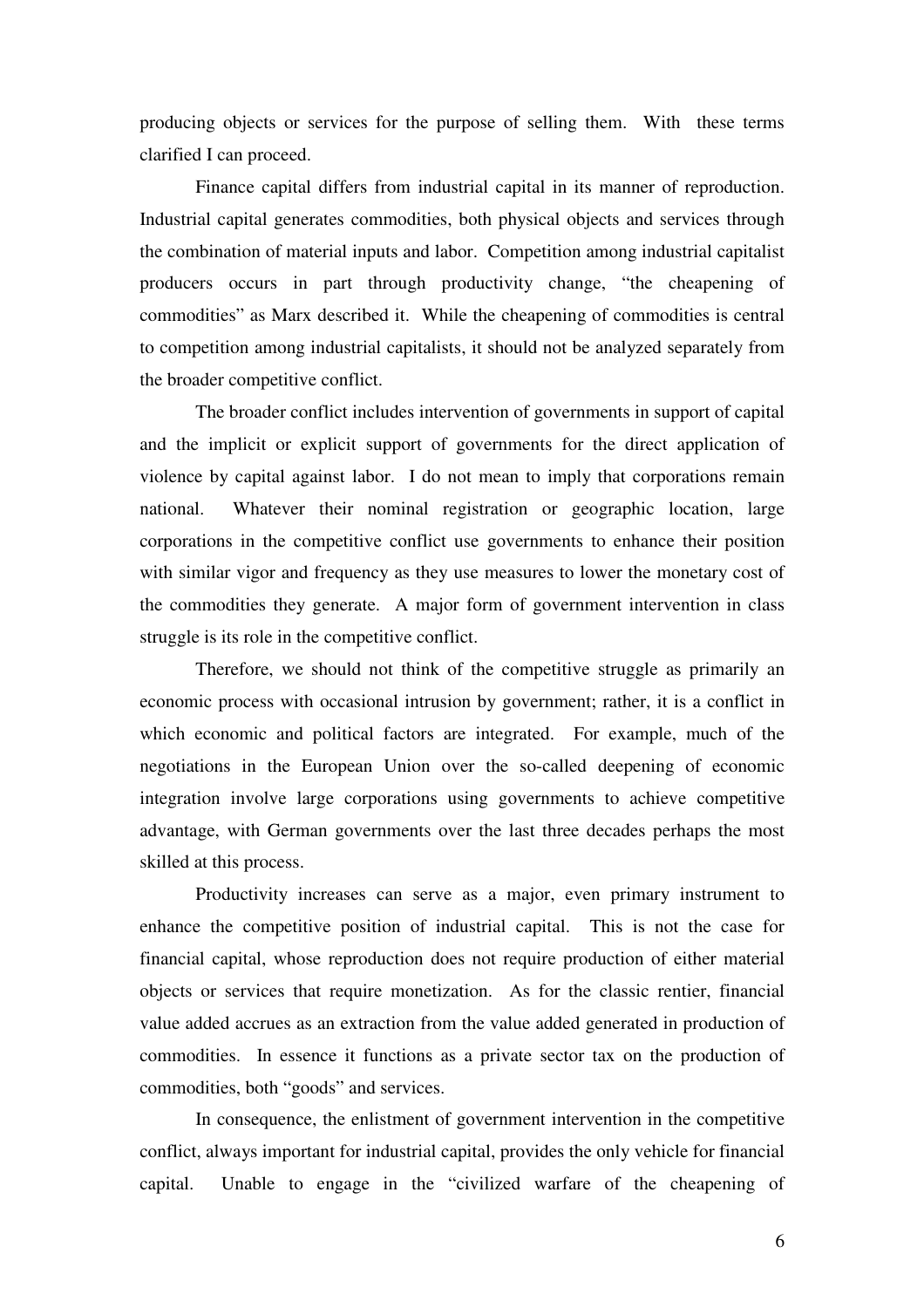commodities" (Marx 1974, 668), financial capital must engage governments to be its continuous and constantly intervening partner.

 In the era of industrial capital the possibility exists for progressive regulation of competition that confines the competitive conflict to that "civilized warfare" based on technologically driven productivity increases, primarily achieved through investment in fixed capital. This arrangement has not been nor will it ever be one chosen by capitalists. It must be forced upon them by the political strength of labor and popular movements.

 That progressive outcome is unacceptable to financial capital, ideologically and, more importantly y the nature of its reproduction. Its reproduction lacks to any substantial degree the ability to lower costs through greater productivity, which is the basis of "civilized competition". The attempt by a government to restrict financial market competition to its economic components would – and will – destroy financial rents and reduce financial capital to vestigial organ of industrial capital.

## **Decommissioning Democracy**

 As many have argued financial capital is not anti-government, but seeks to reconstruct or to use a favorite neoliberal term "reform" governments. This reform consists of establishing restrictions on what governments can do. Analogously to the beginning of the First Amendment, "Congress shall make no law", financial capital seeks its own Bill of Rights, with its amendments beginning "Governments shall take no action to limit the movement of capital". Those prohibitions on government actions are the decommissioning of electoral democracy.

 The purpose of destroying the post war regulatory consensus was to liberate financial capital from constraints. The macroeconomics of Keynes and even more so Kalecki<sup>2</sup> influenced provided both the theoretical explanation for why these constraints were needed and the practical policy tools to manage an economy within those constraints. The "Keynesian revolution" briefly institutionalized the sensible principle that representative governments have policy tools they can use to pursue the welfare of the populations they were elected to serve.

 The most important of these involve fiscal policy, monetary policy and management of the exchange rate. The Tinbergen Rule provided a complementary

<sup>&</sup>lt;sup>2</sup> For example, his "Political Aspects of Full employment" (Kalecki 1943).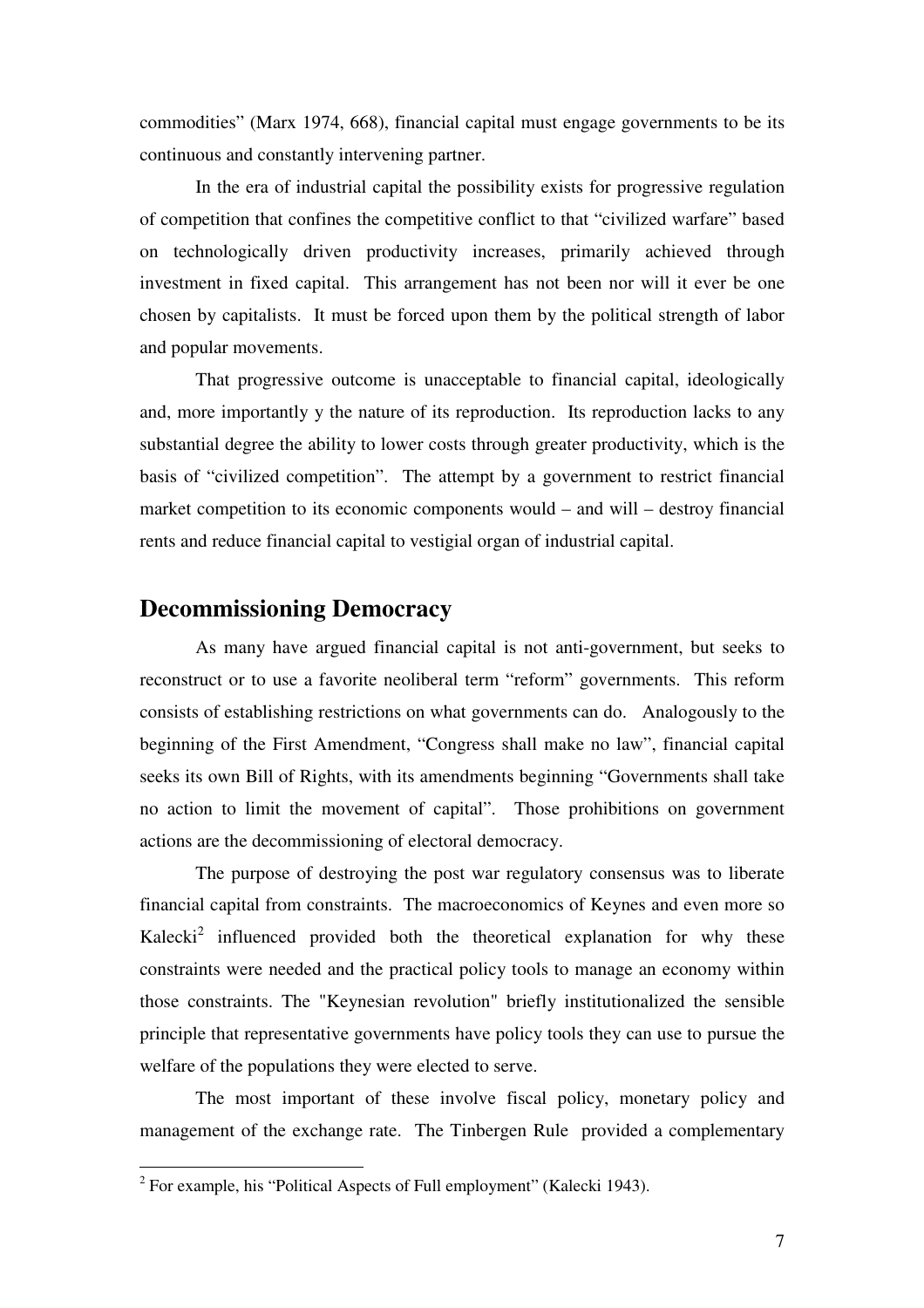sensible proposition, that to achieve several policy goals requires an equal number of policy instruments.<sup>3</sup> For example, a government seeking internal and external stability would use fiscal policy to reach a high level of employment and output, monetary policy to make that unemployment rate consistent with desired inflation rate, and adjust the exchange rate to maintain a sustainable balance of payments.

 The obviously sensible proposition that governments should use the tools available to them to pursue the public welfare, while enforcing constraints on the excesses of capitalism, has been discredited by repeated ideological attacks gathering pace in the mid-1970s. The constraints would be dismantled and tools decommissioned by increasingly neoliberal governments. The mainstream economics profession has provided the ideology for the de-commissioning of the policy tools to support those constraints on the popular will.

 Active, discretionary use of policy instruments in these three areas contradicted and established barriers to the hegemony of financial capital. Public taxation is in direct competition with the private tax function of financial rentiers. Monetary policy in support of an active fiscal policy limits the extent that central banks can service the needs of financial capital. Fixed exchange rates and more generally government managed exchange rates undermine one of the largest sources of financial speculation. To achieve its hegemony, financial capital required a deactivation or decommissioning of public policy instruments.

#### **Negating Fiscal Policy**

 $\overline{a}$ 

 Until the Great Depression of the 1930s, macroeconomic policy in the advanced countries meant monetary policy and not much of it. Exchange rates were tied to an international gold mechanism and the goal of public budget balancing constrained fiscal policy. Fiscal policy was used by a few governments during the depression, notably in the United States, but in an *ad hoc* manner. The first clear legal commitment to an active fiscal policy was the US Full Employment Act of 1946, the preamble of which states,

The [US] Congress hereby declares that it is the continuing policy and responsibility of the Federal Government to use all practicable means…with the assistance and cooperation of industry, agriculture, labor, and State and

<sup>&</sup>lt;sup>3</sup> Jan Tinbergen shared the 1969 Nobel Prize for Economics with Ragnar Frisch. Jan Tinbergen has the unique distinction of being a Nobel prize winner in a family with another winner, his brother Nikolaas (in physiology).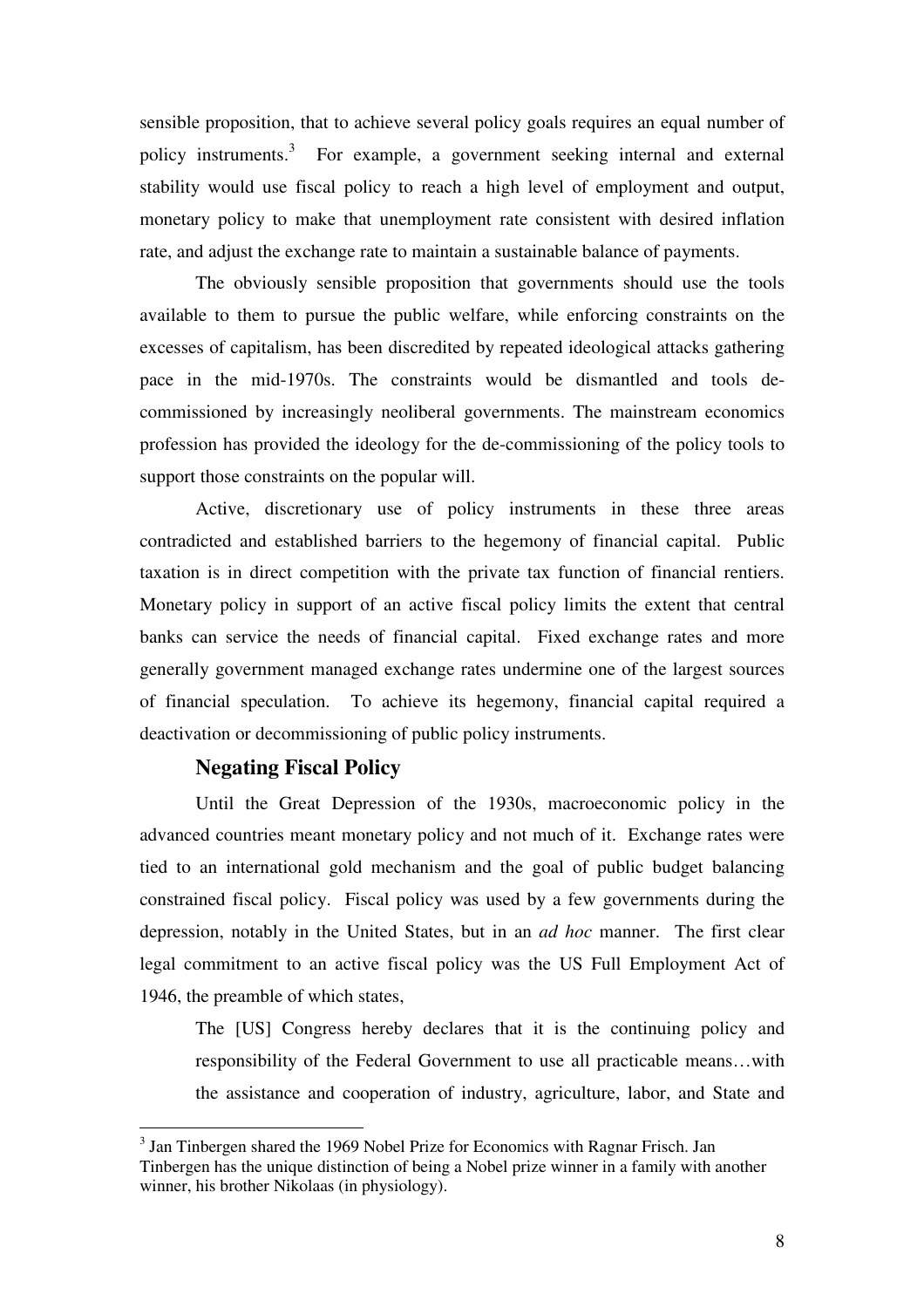local governments...to promote maximum employment, production, and purchasing power.

 Mainstream economics has provided the ideological arguments against an active fiscal policy, providing faux technical cover for political moves in the US Congress to restrict the federal government from active fiscal policy, such as the Budget Enforcement Act of 1990. The function of this and other legislation to restrict public sector deficits is to remove fiscal policy from the democratic process, however flawed that process may be. The 2007 Treaty on European Union establishes similar and stronger limits on the fiscal policies of EU member governments. Under pressure from the German government the vast majority of the 27 member countries have these treaty provisions written into the constitutions.

 The ideologues of financial capital present the de-commissioning of fiscal policy as a technical issue, designed to prevent irresponsible politicians from embarking on "populist" vote-buying expenditures that undermine the general welfare. The populism feared by financial capital is a euphemism for democratic participation and accountability.

#### **Unaccountable Monetary Policy**

 One of the few progressive aspects of US economic policy institutions is the legislatively mandated political oversight of the central bank, the Federal Reserve System (FRS). The oversight legislation requires regular reports to Congress. There is also a requirement that the board of governors of the Federal Reserve System have "fair representation of the financial, agricultural, industrial, and commercial interests and geographical divisions of the country". In addition, the Federal Reserve System has a mandate that requires it to consider employment as well as inflation: "to promote effectively the goals of maximum employment, stable prices, and moderate long-term interest rates" (Mishkin 2007). In practice the effectiveness of the political oversight has waxed and waned, depending on the chair and politics of the time.

 Conventional wisdom holds that in the final decades of the twentieth century the power of central banks increased dramatically in almost all countries, including the United States. The truth is quite the opposite. The role of central banks in most countries, advanced and underdeveloped, narrowed substantially towards the end of the twentieth century. The vehicle for this narrowing was their so-called operational independence, the separation of central banking from political oversight, justified by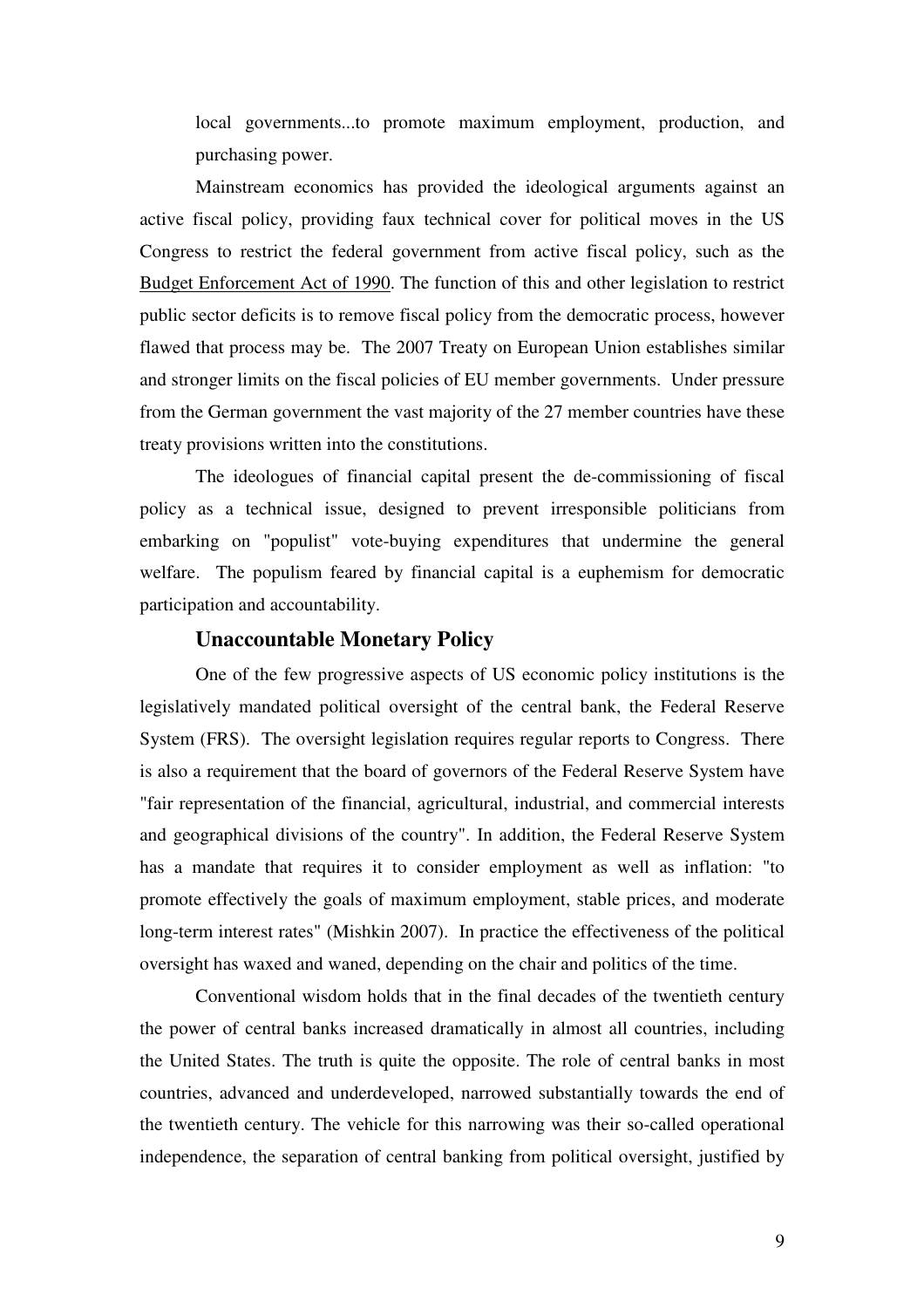the argument that without independence, feckless governments will force central banks to pursue reckless monetary expansion to fuel populist fiscal policy.

 The so-called independence of central banks is not independence but the transfer of control from elected officials to financial capital. It is profoundly antidemocratic, derivative from the ideologically generated fallacy that monetary policy is a technical matter. Any democratic oversight results in reckless and irresponsible policies. As for fiscal policy, monetary decisions are not a matter for public involvement. They should be under the dictatorship of a technical elite that serves the interest of financial capital.

#### **Eliminating Exchange Rate Policy**

 The ideology of "flexible" exchange rates is as or more central to the health and welfare of financial capital as decommissioning fiscal and monetary policy. At the most obvious level it facilitates currency speculation. More importantly exchange rate instability generates volatility in domestic financial markets. For large economies this volatility can undermine macroeconomic policy goals of governments, and for small and medium size economies the effects can be catastrophically destabilizing.

 The instability caused by exchange rate volatility creates an enabling environment for speculation. The speculation itself, in addition to its parasitic nature, is the source of the "judgment of markets" arguments against progressive policies – should a government implement a progressive policy such as increased corporate taxes, capital flight, the "judgment of markets", can provoke disaster. This constant threat of financial instability represents the anti-democratic nature of financial capital in its purest and most aggressive form, the latent threat of financiers employing their "nuclear option" to prevent progressive change.

 To be concrete, last September the Labour Party's "shadow chancellor", John McDonnell, warned in a speech to the party's Annual Conference:

What if there is a run on the pound? I don't think there will be, but you never know, so we've got to scenario plan for that. People want to know we are ready and they want to know we have got a response to everything that could happen.

Thus, the person who would/will become the equivalent to the Secretary of the Treasury in the country with world's ninth largest economy is preparing for the possibility of catastrophic capital flight if/when the Labour Party takes government. And well he should, because in the City of London Britain has perhaps the largest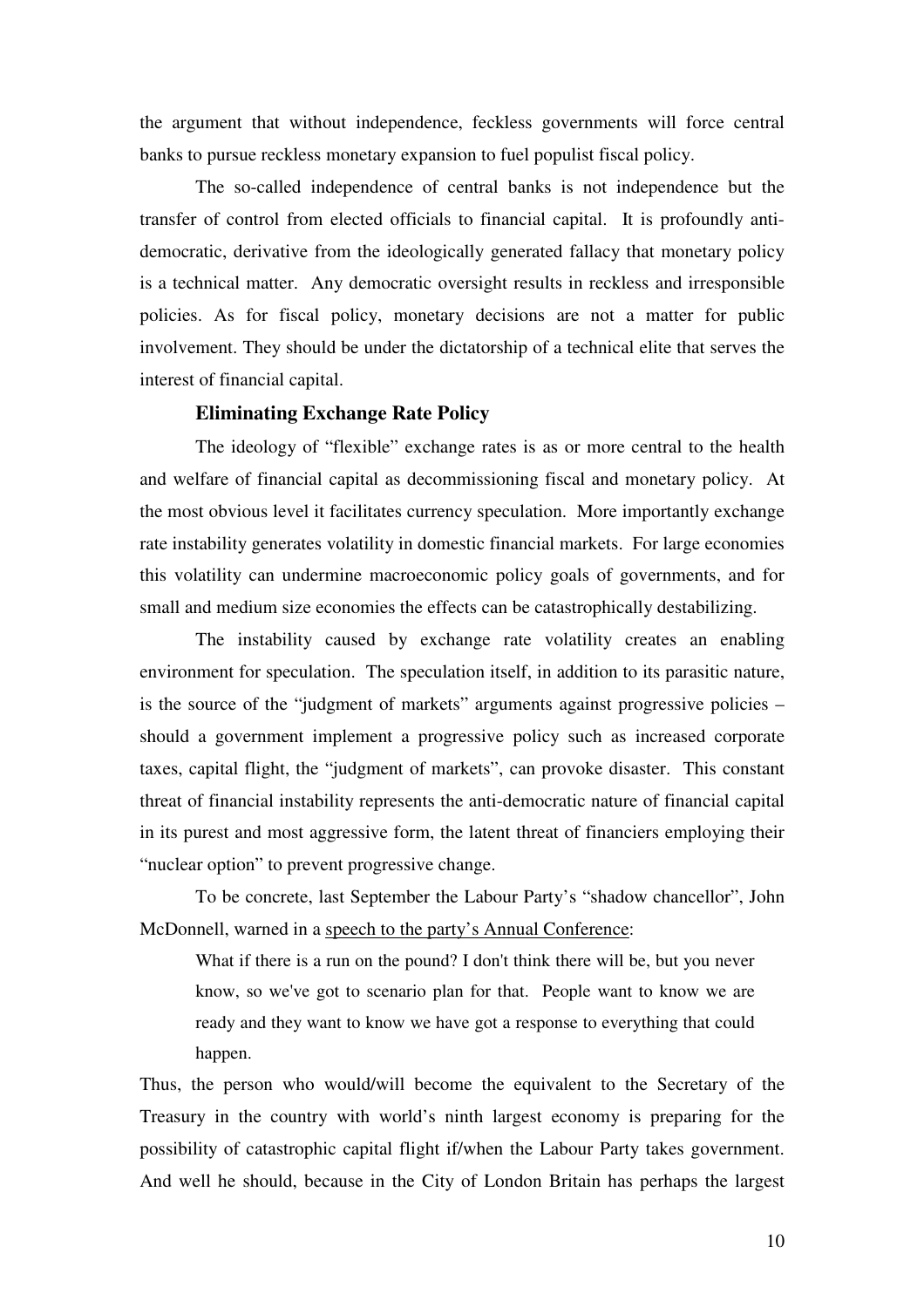concentration of predatory financial capital on the globe, the world's largest center for money laundering.

 The industrial capitalist can exploit and repress workers, destroy entire communities, even cities, by closing factories and going elsewhere. But the capitalist that owns the means to produce goods and services is a petty criminal compared to financial capital that can destroy entire economies and destabilize the globe.

## **End of Class Rule by Consent**

The wage squeeze has...broader consequences. It not only pinches workers and their immediate families. It sends tremors through entire communities, eroding their stability, ripping their social fabric. The frustration and anger it provokes begins to attack the body politic like a plague, spreading virulent strains of cynicism and discontent, of disaffection from government and hatred towards "others" like immigrants who are often blamed for the scourge." [David Gordon, *Fat and Mean: The Corporate Squeeze of Working Americans and the Myth of Managerial 'Downsizing'* 1996, 15]

 This insight moves me from the decommissioning of democracy in economic policy to the transition of formally democratic countries to overt authoritarianism. By formally democratic I mean those countries with politically contested representative institutions that have functioned recently and could still function as intermediaries between governments and the governed. My knowledge implicitly limits me to North America and Europe and within Europe primarily Western Europe.

 In no country in North America or Western Europe has anti-capitalist revolution led to state control. However, all of them have passed through periods during which progressive forces, in all cases led by the trade union movement, have established substantial limitations on the power of capital. A major component of those limitations has been establishing the principle that employees should share equitably in the expansion of the national economy.

 In almost every country biases against ethnic groups, gender discrimination and regional animosities have limited the scope of the equity principle to less than the entire population, in some cases far less. In North America and Europe after World War II struggles against the many forms of discrimination sought with varying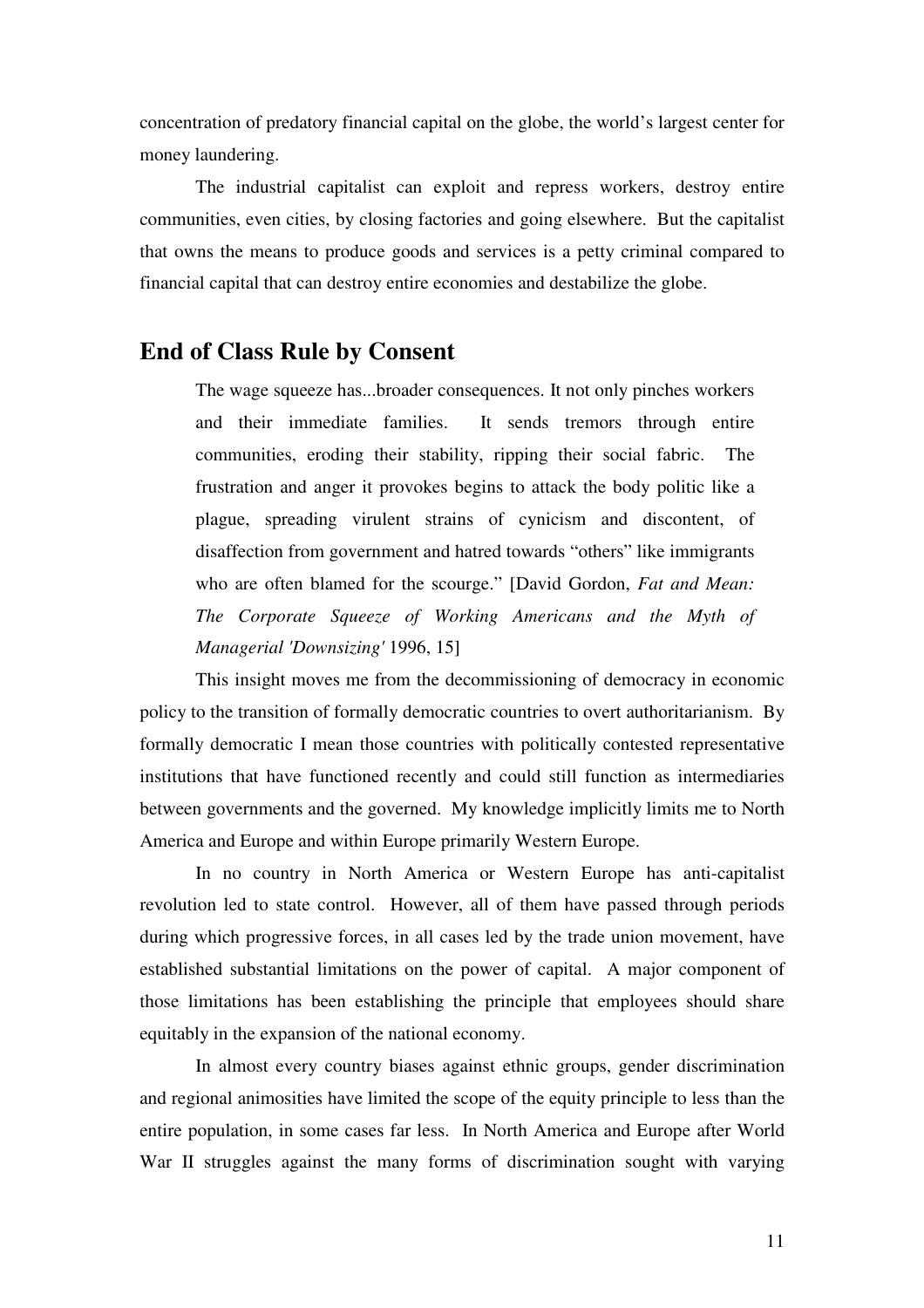degrees of success to make the equity principle more inclusive. As incomplete as it might prove in practice, the principle of an equitable sharing of an expanding economy, a key component of the so-called American Dream, provided the basis for class rule by consent.

 I use the term "class rule by consent" to describe society with the following characteristics: 1) property relations based on private ownership, which implies that the many work as employees of the few; 2) a trade union movement strong enough to enforce the equity principle through its political influence and its direct action; and 3) as a result of the second, a capitalist class sufficiently constrained in its power that it must accept the equity principle.

 For a brief forty years an equitable sharing of the benefits of economic growth, albeit narrowly defined, served as the prevailing ideology in North American and Western Europe. This ideology of equity, interpreted differently among countries, of each person "getting a fair share", and the realization of that principle in pay packets, is the necessary condition to sustain democracy in a capitalist society.

 This condition was the basis for the so-called New Deal coalition forged by Franklin Roosevelt in the depths of the Great Depression. It would serve as the guiding principle of the Democratic Party through the presidency of Lyndon Johnson. The policies to achieve this equitable sharing had a common theme, restrictions on the functioning of markets to prevent the anti-social consequences of capitalist competition. Concretely these restrictions included 1) trade union rights to limit labor market competition, 2) anti-monopoly laws and other regulations to prevent concentration of corporate power, and 3) strict limits on financial capital.

 Neoliberalism was and remains the antithesis of the New Deal political economy. In contrast to preventing the anti-social consequences of market competition, neoliberalism celebrates that competition, attributing any faults of capitalism to public regulation. With this inversion of logic, apologists for financial capital blame the infamous "sub-prime crisis" on public regulation not fraud and deception by bankers.

 As the United States entered the twenty-first century, decades of increasing inequality caused falling working class incomes and stagnation for the middle classes. Loss of hope in fulfilling "the American dream" increasingly undermined faith in US democracy. In 1932 an analogous crisis brought Franklin Roosevelt to the presidency to implement economic and social reforms that arrested the growth of inequality and,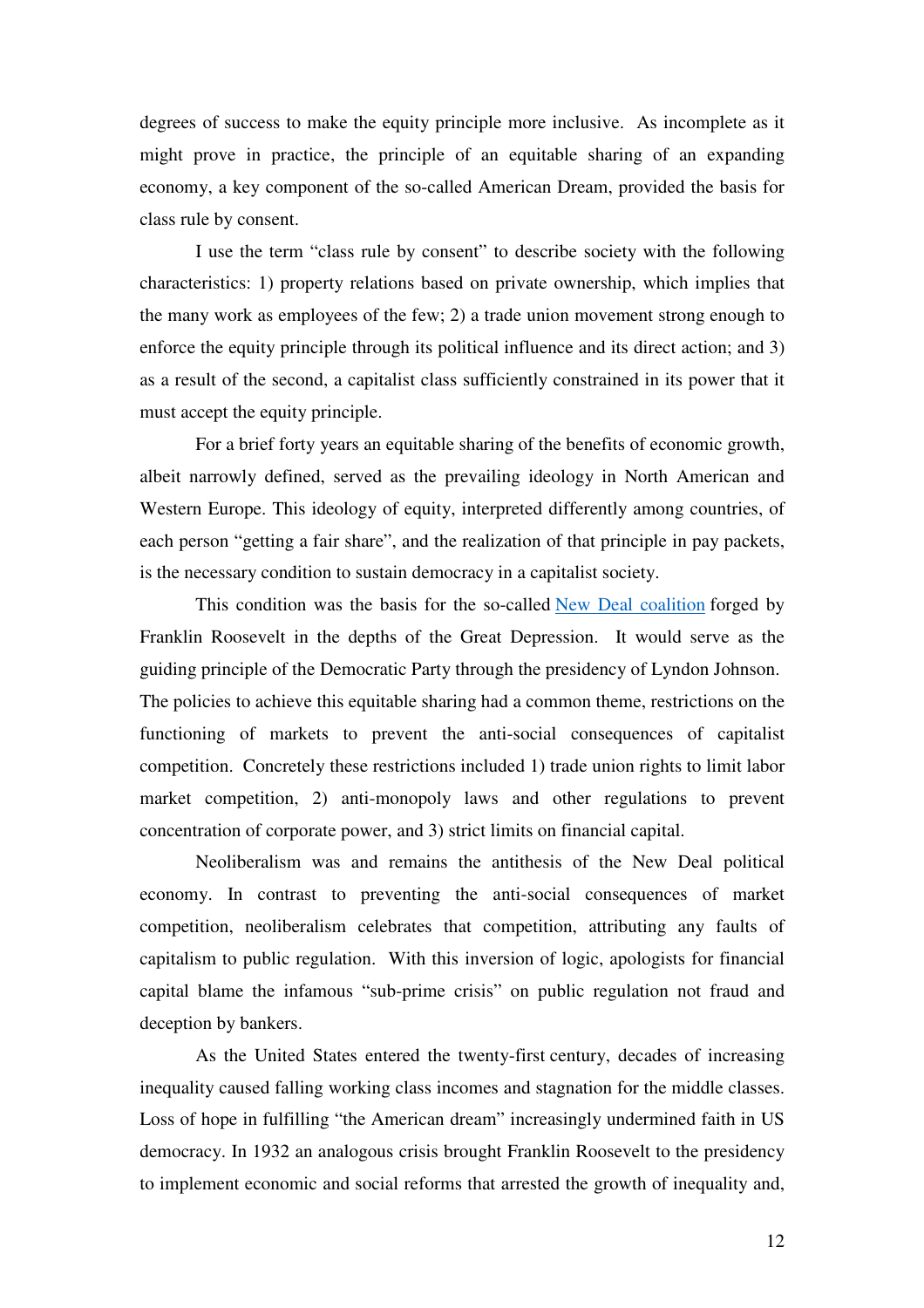facilitated working class power through trade unions. In doing so Roosevelt "saved US capitalism".

When Roosevelt became president in 1933, US income inequality as measured by the most commonly used index, the "Gini coefficient", was over 50, and dropped to 44 by the beginning of this third term. It fell to 37 by his death in 1945 and was not again above 40 again until 1982.

 The chart below, taken directly from the *Monthly Labor Review* of the US Bureau of Labor Statistics, shows the inequality story for all US wage earners from 2007 to 2014. The vertical axis measures percentage changes in constant dollars, while the horizontal axis shows wage earners from the lowest paid to the highest.

 Only the employees in the top 15% of the distribution gained an increase in real pay. The red line that includes all wage and non-wage benefits shows less concentrated gains, but even by that measure over sixty percent of earners suffered declining income. These statistics demonstrate not only the decline of working class incomes, but also the famous "hollowing out" of the American middle class.





Note: Compensation & wages vertical axis, position in distribution horizontal axis. Source: US Bureau of Labor Statistics. "Compensation" includes all non-wage benefits.

 Fifty years of US capitalism under formal democratic was the historic accomplishment of the New Deal. Relatively low and stable inequality provided the basis for what some call the "Golden Age" of US capitalism. In 1974, by accident under Republican presidents (Richard Nixon, replaced in mid-year by Gerald Ford), US income inequality dropped to its lowest as measured by the Gini coefficient.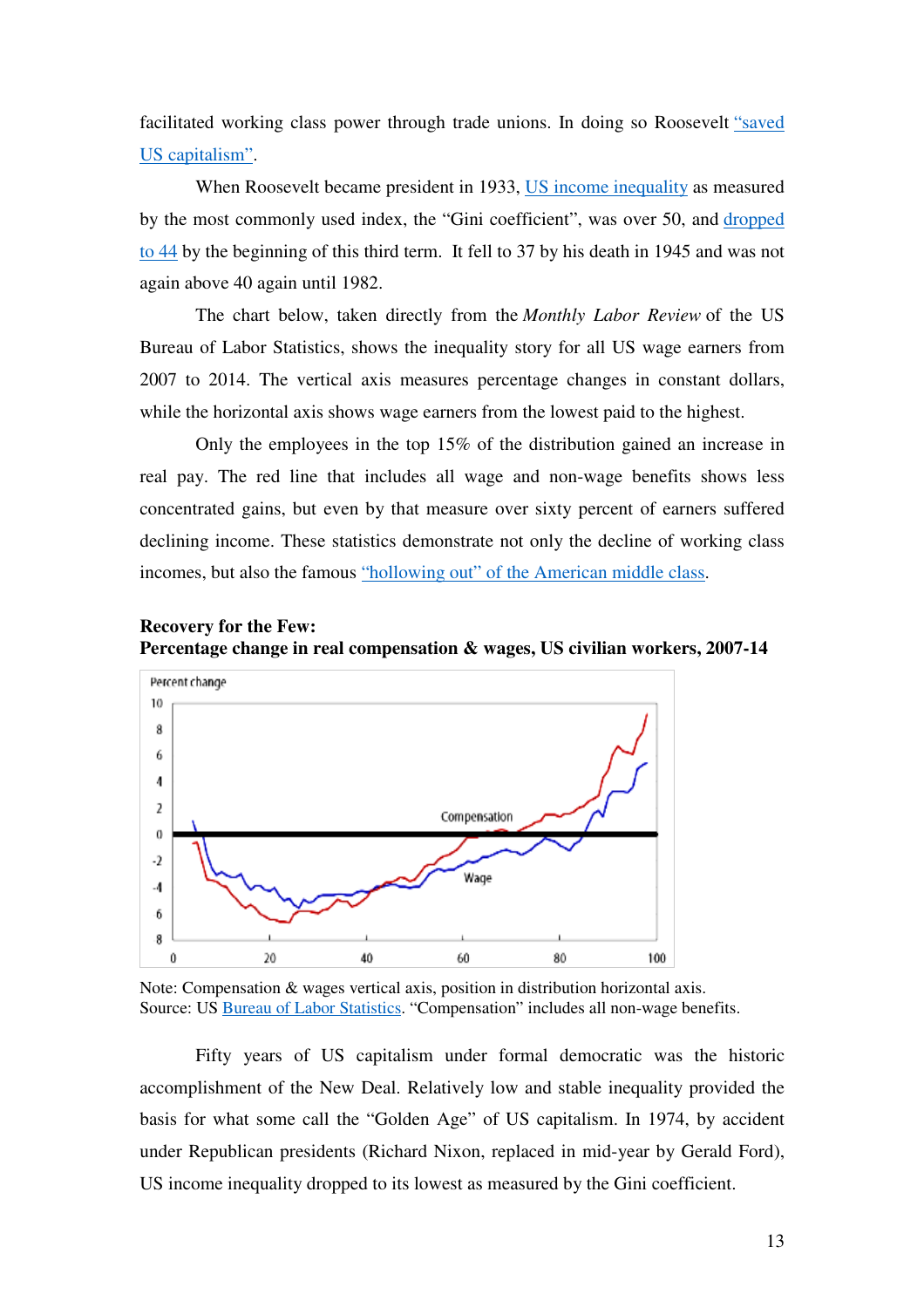Subsequently, under presidents both Democrat (Jimmy Carter, Bill Clinton, Barack Obama) and Republican (Ronald Reagan, George H W Bush, George W Bush) inequality rose inexorably. Rising inequality revived social divisions subsumed during the "Golden Age." Donald Trump encouraging and exploiting those divisions is the vehicle for a transition to authoritarian capitalism. With Donald Trump neoliberalism fulfils its logic, destroying even the illusion of a just society.

## **Conclusion: The Four Freedoms**

Seventy-seven years ago tomorrow in his third augural address Franklin D Roosevelt defined the ongoing world conflict as a struggle to protect and guarantee "the Four Freedoms" – Freedom to Worship, Freedom of Speech, Freedom from Fear, and, most radical of the four, Freedom from Want. Forty-five years later on 17 January 1986 heads of governments signed the Single European Act containing a new set of Four Freedoms for the European Union, freedom of movement of goods, freedom to bid on government services, and freedom of movement of capital, plus the fourth, freedom of movement of people.

 European politicians invariably refer to these as The Four Freedoms. FDR's Four Freedoms were fundamental rights for people everywhere. Whatever the intention, the Single European Act specified a new set of Freedoms appropriate for the neoliberal era -- the freedom for capital to move without government regulation; the freedom for capital to sell regardless of origin and conditions of production of commodities; the freedom to privatize (bid for) public services; and the freedom to undercut wages and conditions.

 This shift, using the same term to encapsulate freedom for capital that previously captured fundamental human hopes provides a powerful metaphor for our age, truly a case of the sublime to the ridiculous. An earlier era heralded the hope for human liberation; the current era heralds of the liberation of capital. The struggle for democracy at all levels is the struggle against the liberation of capital. Capital must be placed under permanent house arrest, its freedom severely limited and exercised only under close supervision. The citizens' arrest of capital will be achieved through a democratic process that would make Roosevelt's Four Freedoms reality.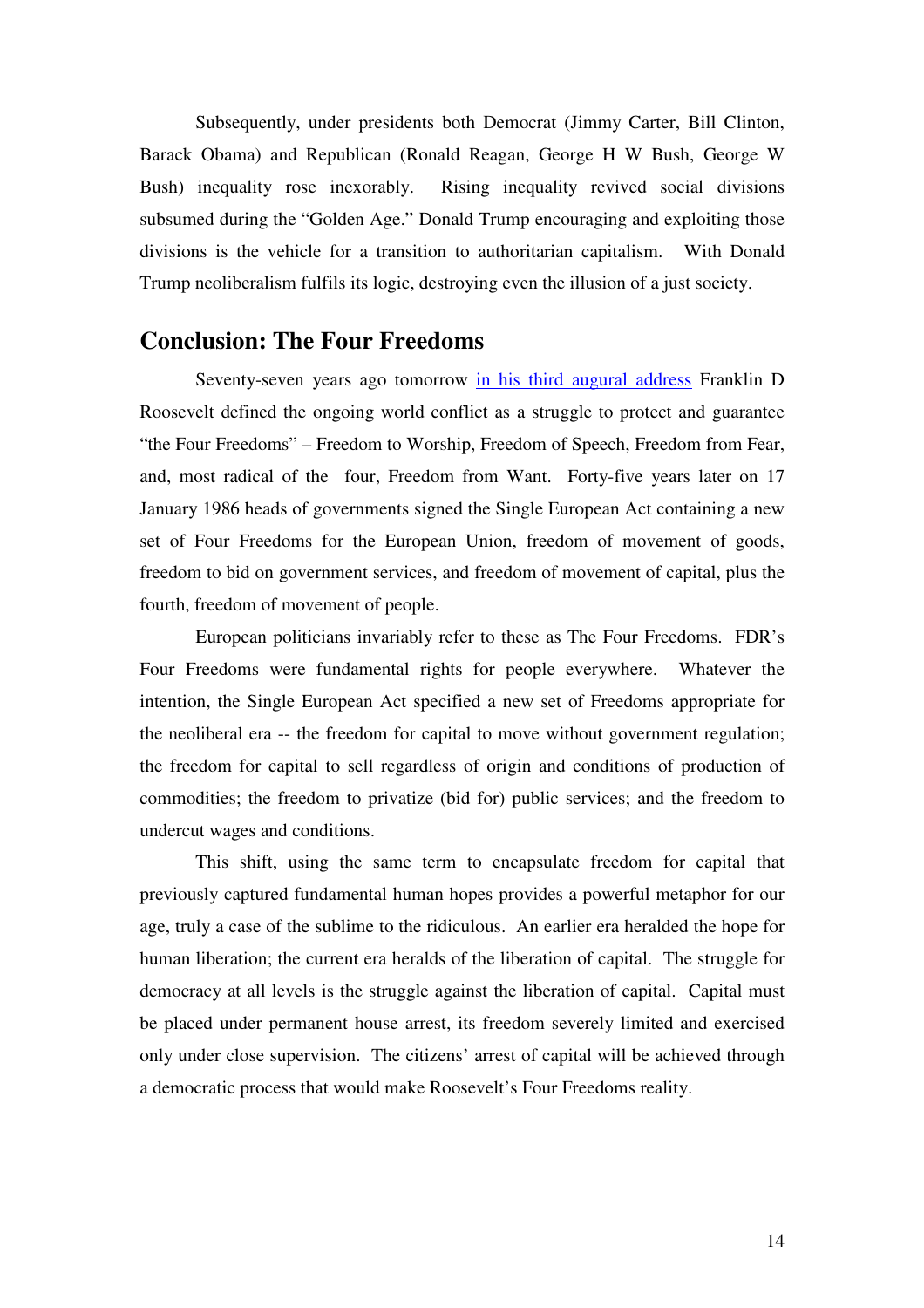Controlling capitalism requires at least the following fundamental reforms.<sup>4</sup> First, because capitalist economies do not automatically adjust to full employment, governments must institutionalize an active countercyclical macroeconomic program. The active element in the countercyclical program would be fiscal policy, supported by an accommodating monetary policy, and, if necessary with exchange rate management and capital controls to facilitate external balance.

 Countercyclical policies, and many other sensible and humane economic measures, are dismissed as impractical because of the alleged affect they might have on "financial markets". This personification of markets, universal in the media and appallingly common in the economics profession, is an essential part of the justification of a capitalist economy free from the constraints of democratic oversight. This personification is applied across all types of markets, as if the market itself were an independent actor in society.

 This ideological abstraction from the real world of speculators and financial fraud is an essential part of the mystification of financial behavior. It facilitates the myth that the dysfunctional financial system is not the work of men and women (mostly the former) within institutions that have socially irrational rules and norms. It promotes the disempowering argument that financial dysfunction is a manifestation of the inexorable operation of the laws of nature that no government can change. It seeks to hide that a specific financial speculators wish to coerce governments to take actions in their narrow economic interests.

 The solution to the hegemony of finance capital is public control through public ownership. In part this could be through direct nationalization, and in part by conversion of financial activities into non-profit or limited profit associations such as mutual societies and savings and loan institutions. Non-profit and limited profit financial institutions have been common in the past.

 Third, government regulation of internal markets would be based on the principle in the 1944 charter of the International Labor Organization that "labor is not a commodity".<sup>5</sup> The purpose would be to eliminate unemployment as a form of labor

 $\overline{a}$ 

<sup>&</sup>lt;sup>4</sup> The four measures are much the same as those in the program of the British Labor Party in 1945, which was more radical than what was implemented during 1945-1951.

http://www.unionhistory.info/timeline/1945\_1960.php

<sup>&</sup>lt;sup>5</sup> This principle can be found at http://www.ilo.org/ilolex/english/iloconst.htm. It is sometimes called the Declaration of Philadelphia, where it was adopted in 1944 at the twentysix conference of the International Labor Organization.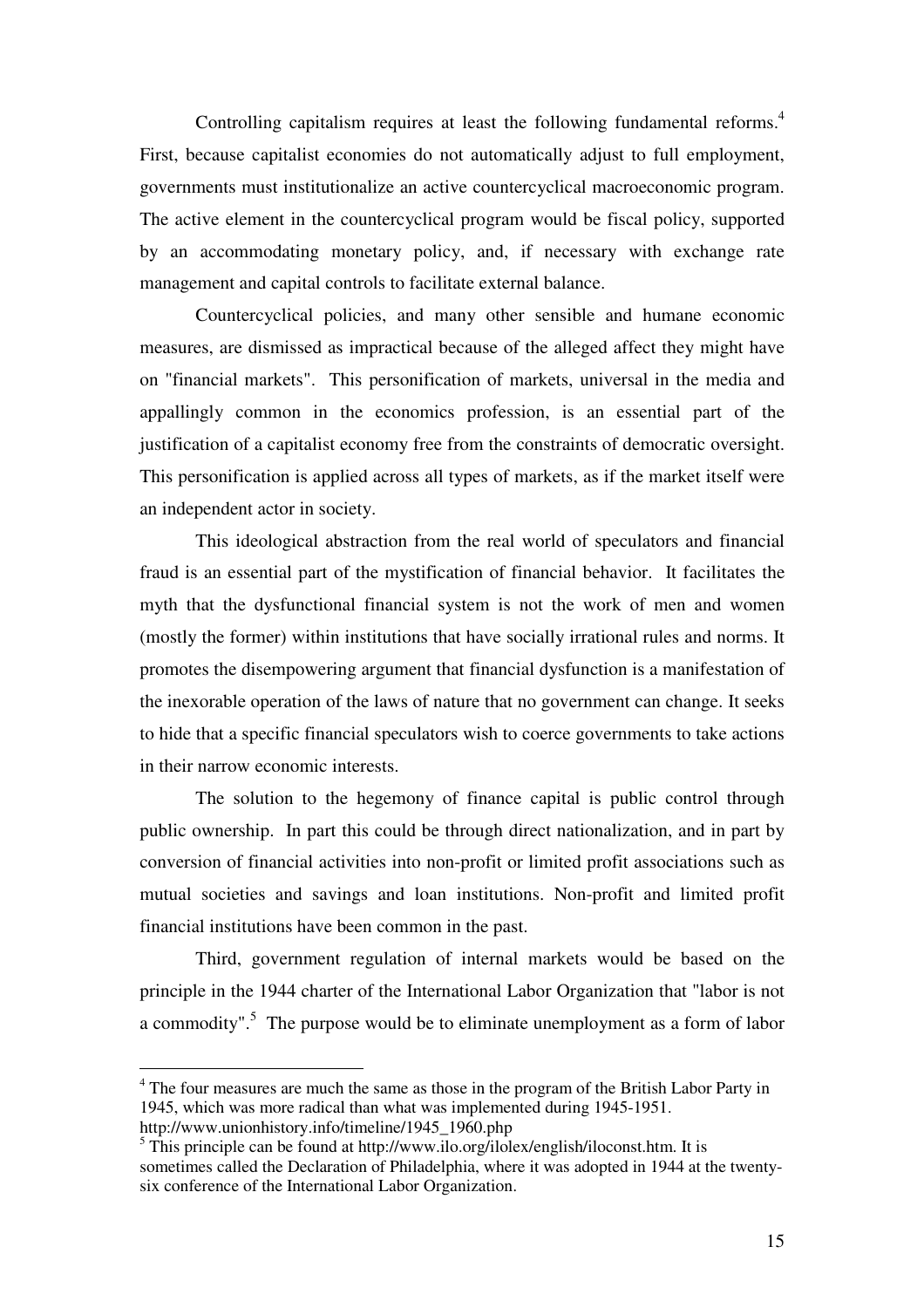discipline. The most effective method to achieve this would be a universal basic income program.<sup>6</sup> A properly designed universal income program would facilitate labor mobility, by reducing the extent to which people were tied to their specific employer. Also, by reducing the volatility of household income, it would provide an automatic stabilizer at the base of the economy, the labor market. It would be similar to the automatic stabilizing effect of unemployment compensation, and more effective.

 To mitigate the individualist ideology of basic income, programs of public provision of basic non-food necessities should accompany it. These would include a national program of public housing; centrally funded public health service that is rights-based not insurance based, "free at point of delivery"; tuition free education at all levels; and the progressive replacement of environment-destroying private vehicles with public transport. All of these, including basic income, appear prominently in the 2017 Manifesto of the Labour Party.

 Fourth and the basis for the others would be the protection of workers' right to organize. The fundamental reform of capitalism would built on the political power of the working class, in alliance with elements of the middle classes, an alliance based on ethnic, linguistic and gender inclusion. This will be the modern version of the political alliance that brought about major reforms throughout Europe after the Second World War. An effective reform of capitalism that eliminates its economic and social outrages requires a democracy of labor and its allies in which the political power of capital is marginalized.

 For 250 years citizens have struggled to restrict, control or eliminate the ills generated by capitalist accumulation: exploitation of labor, class and ethic repression, international armed conflict, and despoiling of the environment. When a progressive majority has allied, this struggle has brought great strides. When capitalists, the tiny minority, have been successful in creating their anti-reform, counter-revolutionary majority much is lost. The last thirty years of the twentieth century and into the twenty-first has been such an anti-reform period during which capital achieved a degree of liberation it had not enjoyed since before the Great Depression. With the

 $\overline{a}$ 

<sup>&</sup>lt;sup>6</sup> A universal basic income would be paid to the employed as well as the unemployed. Possible specifications for such programmes are explained in detail at

http://www.basicincome.org/bien/. See Standing (2011: 299ff) and Pollin and Luce (1997).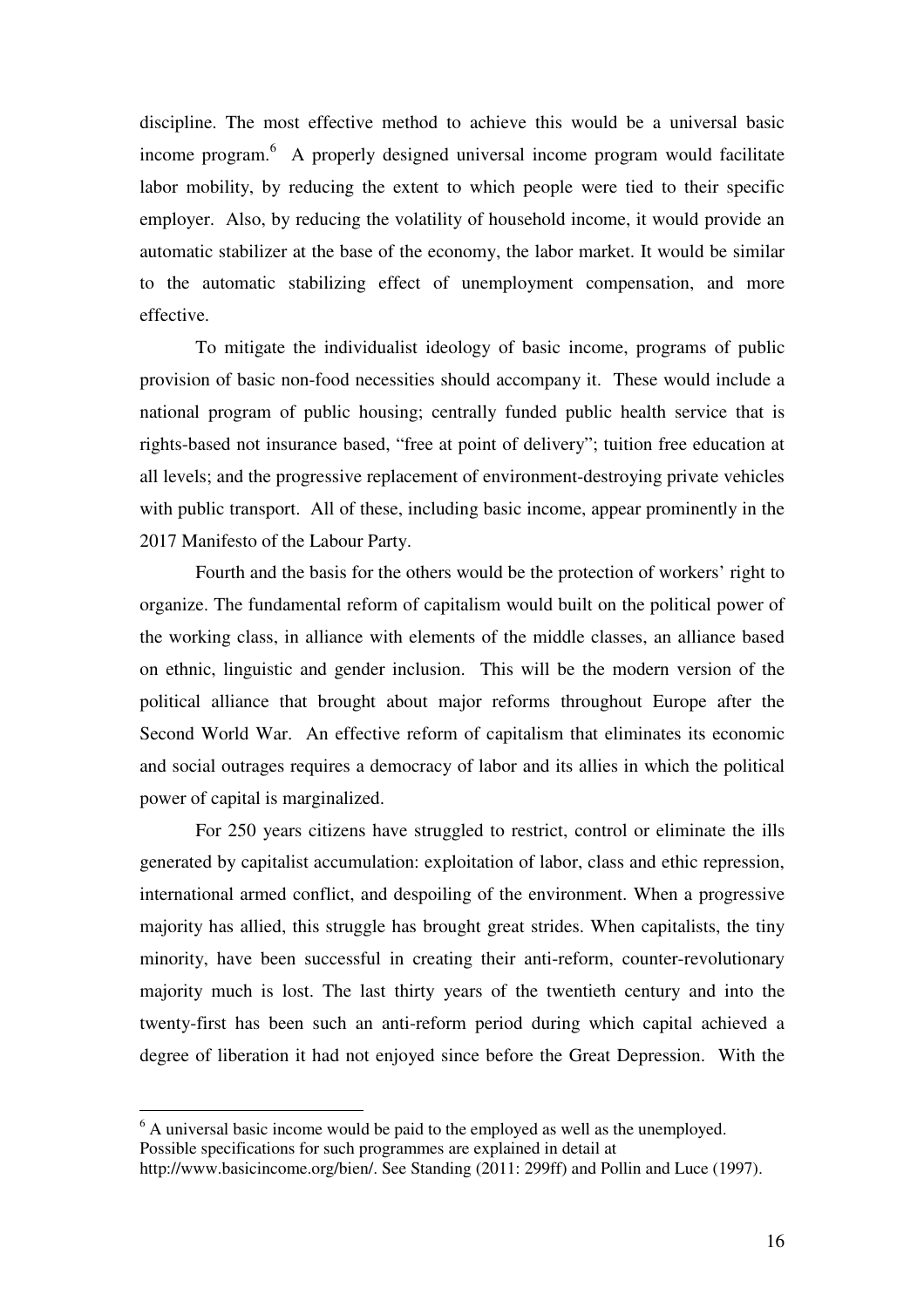rise of capital many of the more absurd elements of neoclassical economics, such as the alleged stabilizing effect of financial speculation, manifested themselves in reality, as nature imitated bad art.

 The suffering caused by the Great Depression of the 1930s, quickly followed by the horrors of the Second World War, generated a broad consensus in the developed countries. This consensus focused on the need for public intervention to protect people against the instability and criminality that results from the accumulation of economic and political power by great corporations. Franklin D. Roosevelt, four times elected president of the United States addressed the US Congress in 1938:

Unhappy events abroad have retaught us two simple truths about the liberty of a democratic people. The first truth is that the liberty of a democracy is not safe if the people tolerate the growth of private power to a point where it becomes stronger than their democratic State itself. That, in its essence, is fascism —ownership of government by an individual, by a group or by any other controlling private power. The second truth is that the liberty of a democracy is not safe if its business system does not provide employment and produce and distribute goods in such a way as to sustain an acceptable standard of living...Among us today a concentration of private power without equal in history is growing.

 Citizens in the advanced industrial countries, especially the United States and the United Kingdom, reached the point early in the twenty-first century in which private power was stronger than "their democratic state". This private power manifested itself in unconstrained corporate power that over-rides democratic decisions, justified by an ideology of self-adjusting markets. Rejection of that ideology and radical reform of those markets is required to prevent the power of financial capital from creating fascism for the  $21<sup>st</sup>$  century. To prevent that we must build social democracy for the  $21<sup>st</sup>$  century.

## **References**

Keynes, John Maynard 1933 "National Self-Sufficiency," *The Yale Review* 22, 4 (June), 755-769. Marx, Karl 1974 *Capital Volume I: A Critical Analysis of Capitalist Production*. London: Lawrence & Wishart.